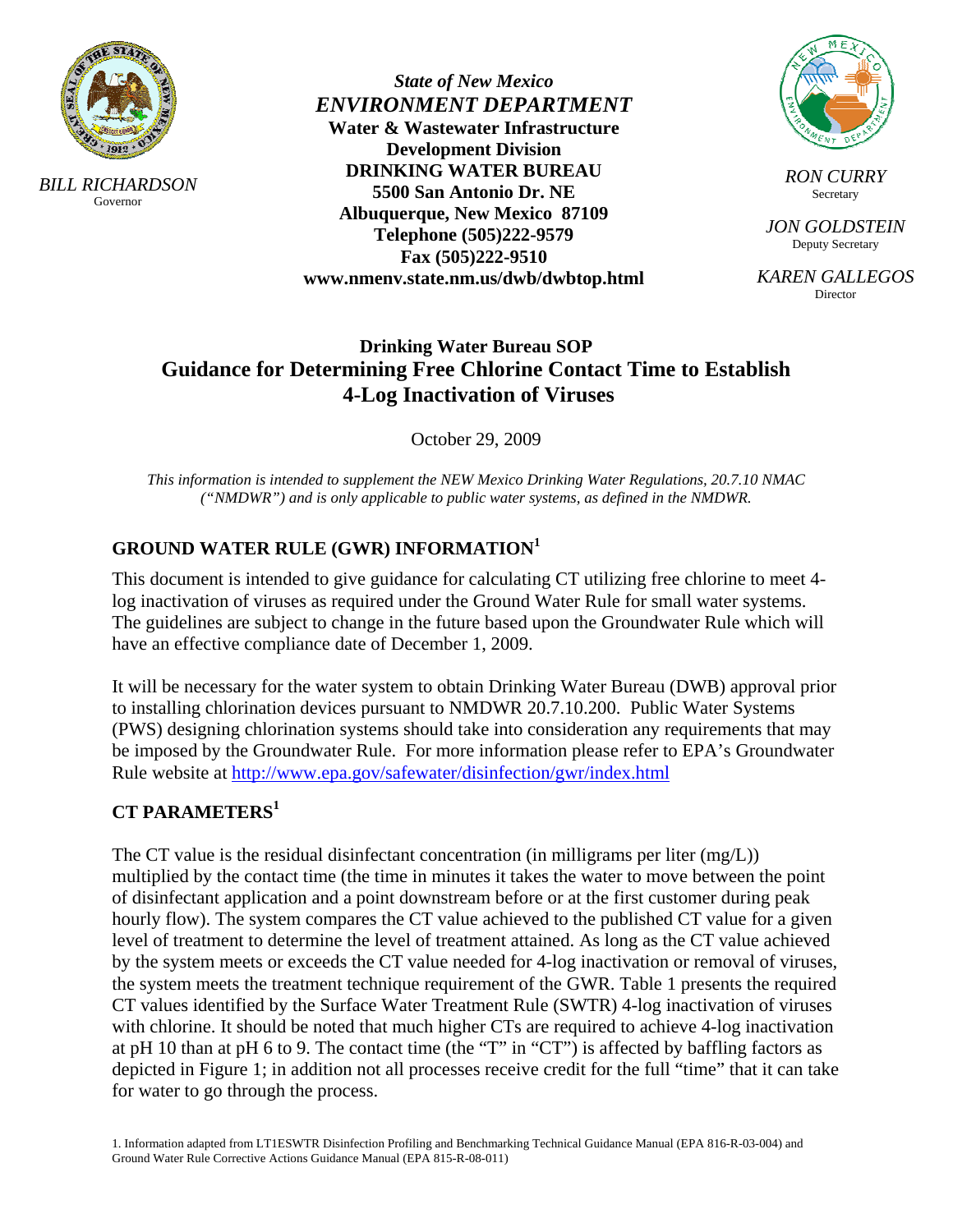### **Table 1. CT Values for Inactivation of Viruses by Free Chlorine (mg-min/L)**

| <b>Temperature</b> | Log Inactivation1 |       |
|--------------------|-------------------|-------|
| (oC)               | 4.0               |       |
|                    | pH 6-9            | pH 10 |
| 0.5                | 12                | 90    |
| 5                  | 8                 | 60    |
| 10                 | 6                 | 45    |
| 15                 | 4                 | 30    |
| 20                 | 3                 | 22    |
| 25                 | 2                 | 15    |

#### **Figure 1. Example Baffling Factors (BF)**



Note that bladder tanks and atmospheric or hydropneumatic tanks with a single inlet and outlet are not given contact time credit since during a pump-on cycle, some of the water is bypassing the tank.

1 The recommended BF for tank configurations with separate inlets and outlets is 0.1 if the inlet pipe is not extended in the tank and up to 0.3 if the inlet pipe is extended as far in the tank as possible.

2 See Table 2. next page.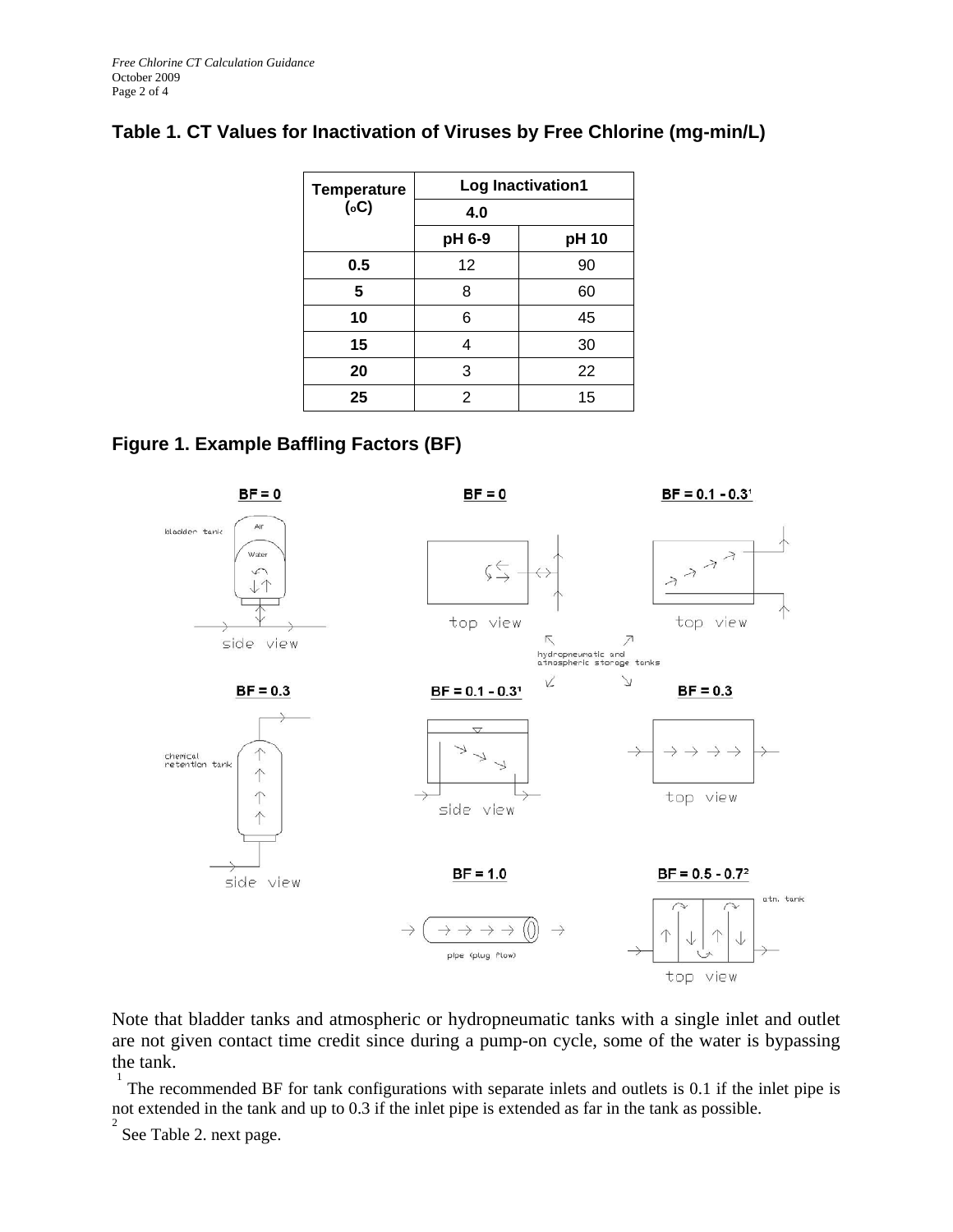### **Table 2. Baffling Descriptions**

| <b>Baffling</b><br>Condition | <b>Baffling Description</b>                                                                                     | <b>Baffling</b><br>Factor |
|------------------------------|-----------------------------------------------------------------------------------------------------------------|---------------------------|
| Unbaffled                    | Mixed flow, very low length-to-width ratio, high inlet and<br>outlet flow velocities                            | 0.1                       |
| Poor                         | Single or multiple unbaffled inlets and outlets, no intrabasin<br>baffles                                       | 0.3                       |
| Average                      | Baffled inlet or outlet with some intrabasin baffles                                                            | 0.5                       |
| Superior                     | Perforated inlet baffle, serpentine or perforated intrabasin<br>baffles                                         | 0.7                       |
| Perfect                      | Plug flow; very high length-to-width ratio (pipeline flow),<br>perforated inlet, outlet, and intrabasin baffles | 1.0                       |

### **CT CALCULATION**

Public water systems must obtain the following information in order to calculate CT. An example calculation can be seen in Figure 2.

- 1. The sum of the CTs for each water system component, from the point where chlorine is added to the point where it is measured before the first customer
- 2. The volume and baffling efficiency of each component.
- 3. The peak flow through each component.
- 4. The free chlorine residual measured downstream of all the components and upstream of the first customer.
- 5. The temperature and pH of the source ground water.

#### **APPLICATION FOR APPROVAL**

Water systems implementing free chlorine treatment to meet 4-log inactivation of viruses as required under the Ground Water Rule must complete an application packet and submit it to DWB for approval. The project needs to be consistent with the guidance set forth in LT1ESWTR Disinfection Profiling and Benchmarking Technical Guidance Manual (EPA 816- R-03-004) and Ground Water Rule Corrective Actions Guidance Manual (EPA 815-R-08-011).